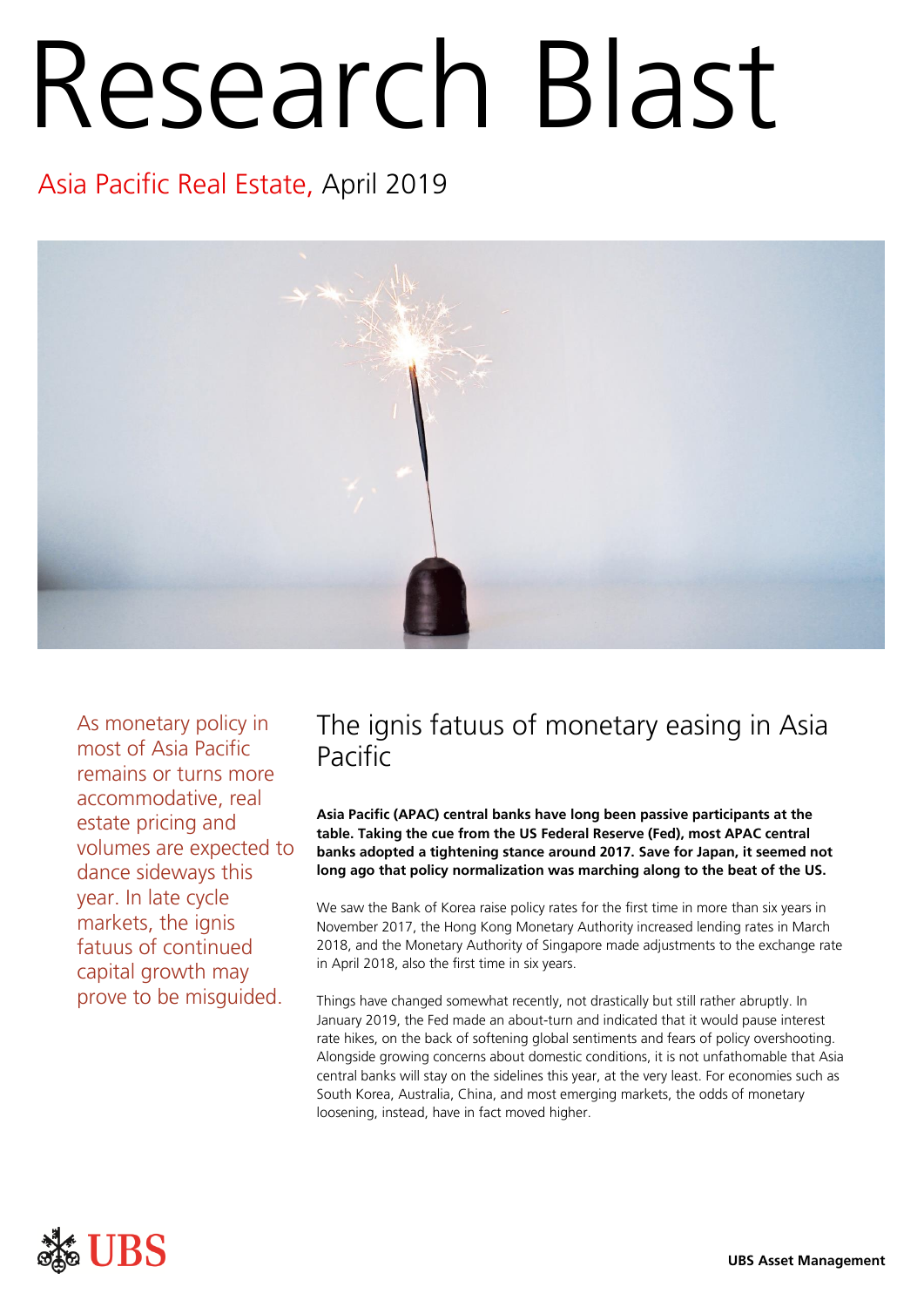Looking at the more recent shifts in policy rates of major APAC economies (Figure 1), what is apparent is that policy rates generally moved in tandem with that of the US, commencing a general ascent in 2017. Japan has committed to an ultra-loose monetary policy divergent from the US, and that is probably the sole outlier, while Australia has strived to maintain status quo.



Source: Oxford Economics, data as at 28 March 2019

#### **Expect monetary conditions to remain accommodative**

There is a world of difference between monetary tightening from a position of strength, and from a position of weakness. The US led global economic recovery for almost a decade, of which the positive knock-on effects on APAC economies were definitely felt, but were also still being fully realized. From a position of strength, the Fed embarked on its interest rate normalization cycle. Most APAC economies, to minimize currency and capital pressures, had to keep up with interest rate increases, but that cannot be said to be initiated from a comparable position of economic strength.

Fast forward to today, emerging economies in Asia, mostly with significant current account deficits, such as Indonesia and India, are more likely than not to wind back on the aggressive monetary tightening in the last two years. China has already committed to a more accommodative policy stance to support reforms and the economy, and this is now even more necessary with the uncertainties arising from the US-China trade dispute. Private sector debt in markets such as Hong Kong, South Korea and Australia are at their highest levels in recent history. Household leverage has burgeoned, and the ongoing slowdown in residential property prices after many years of boom does not work in favor of tighter monetary policies.

To that end, monetary conditions in most of Asia Pacific are likely to stay relatively loose for at least the next two years. In March 2019, Oxford Economics expects rate hikes in Asia to take a breather in 2019, interrupting the hawkish momentum that lasted less than 18 months. While partly directed by the Fed's policy reversal, limited growth prospects, subdued inflation expectations, and growing private sector leverage are also key considerations by APAC central banks.

#### **The impact on real estate**

Some investors are already cheering the pullback in tightening momentum in Asia. The common view has always been that long term interest rates generally are positively correlated with property yields. This explains the dread in most commercial real estate investors when US Fed tightening picked up pace, as that also alluded to a possible reversal of yield compression. Clearly, we did not see that happening across the board. For sure, yield compression across some markets has slowed, but the turning point has certainly not arrived. As APAC reverts to an accommodative monetary stance, the same investors are probably hopeful that capital values continue to be protected.

We have been singing the yield decompression tune in APAC for the past few years. And each year as we look back at the investment market, that view was repeatedly proven wrong. The simple fact is interest rates are not the only drivers of property yield movements. In the case of APAC, the significant weight of capital largely distorted the dynamics between property yields and interest rates, and that has not been helped by the limited stock of investible property across Asia. According to Preqin, global private capital dry powder surpassed USD 2tn as at June 2018, of which close to 20% is focused on Asia Pacific.

Given that commercial real estate capital values continued to soar in spite of the rising rate expectations, it is definitely not inconceivable now to have capital values holding up should monetary conditions stay loose(r) in the near term. Should investors then be underwriting further yield compression?

#### **Sanity check: Yields already at recent historical lows**

Overall, yields across most APAC markets are at their lowest in the last 10 years (Figure 2).



Sources: PMA; UBS Asset Management, Real Estate & Private Markets (REPM), March 2019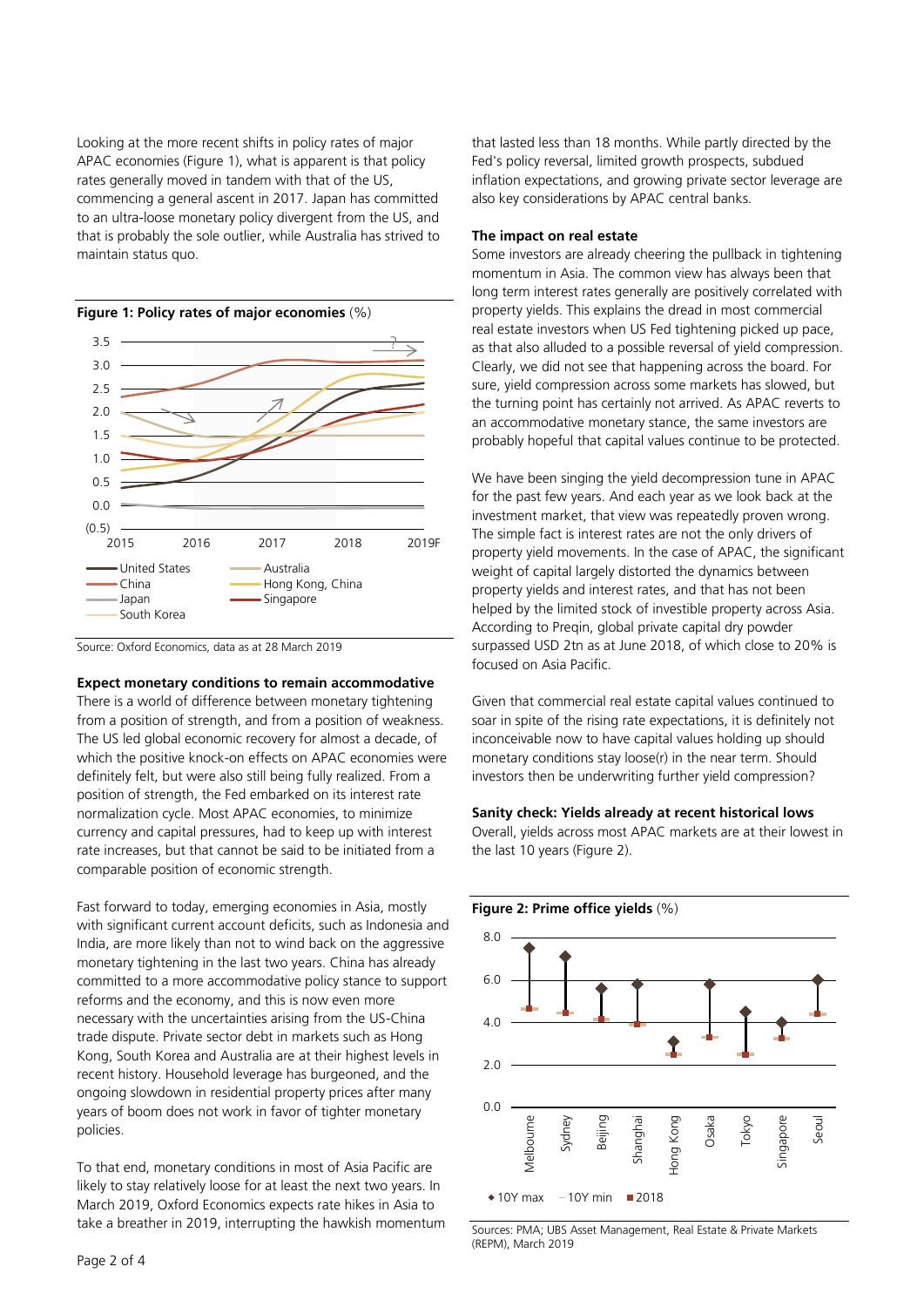Obviously, that does not mean prime yields cannot tighten further, but it does imply we are almost reaching the floors of absolute yield levels. We remain skeptical as to how much further the lower boundaries of prime yields can be breached.

#### **Sanity check again: Pricing risk is elevated**

The yield spread between property and government bonds is a more appropriate gauge of real estate pricing. Figure 3 shows where yield spreads were at the end of 2018, relative to the maximum and minimum yield spreads over the last 12 years. This will have included the period before and when the global financial crisis (GFC) erupted. In terms of pricing, it can be argued that only Sydney, Melbourne and Seoul look reasonably priced relative to recent history. In many other markets, prime yield spreads have already narrowed to pre-GFC levels, and are definitely looking toppish. These markets which are more exposed to tightening monetary conditions and rising bond yields are also the ones that we expect to benefit the most from this respite.

Should the Reserve Bank of Australia start slashing interest rates this August, we can certainly expect to see a consequential shift in property yields. The solid outlook for rent growth in Sydney and Melbourne might just ring-fence the extent of compression, but we are betting our money on capital pressures driving yields down more than the change in bond yields. In Korea, the dovish monetary sentiments are a reflection of the softening economy but yield spreads are likely to keep investment interest steady. We should still expect capital values to trend upwards. Again, the generous yield spread means there might be a disproportionate reaction in property yields relative to bond yields.



Sources: PMA; UBS Asset Management, Real Estate & Private Markets (REPM), March 2019

In markets where spreads are narrow and pricing is already walking on thin ice, such as in Singapore, Hong Kong and key cities in China, the pause in monetary tightening presents a much needed breather in terms of pricing risk.

With bond yields likely to stay relatively flat in the next two years, these markets will now have more time to adjust in terms of investor expectations and property yields. That may not be the silver bullet, but it probably helps to delay and smoothen the immediate risks of de-pricing in some markets. Transaction volumes are likely to stay flat in these markets as buyers and sellers work towards a middle point.

There is no scientific methodology and evidence to signal the turning point for property yields. As we examine the current yield gap levels versus the most recent yield decompression (in and around 2007 for most APAC markets), we can infer that some markets could be due for an adjustment already (Figure 4). In markets such as Beijing, Shanghai and Singapore, yield spreads are at levels below that of the last turning point for property yields. Even if monetary conditions become more conducive, the buffer in yield spreads is glaringly scant.



Sources: PMA; UBS Asset Management, Real Estate & Private Markets (REPM), March 2019

#### **Curb your enthusiasm**

While looser monetary policies, prima facie, are probably good news to investors into APAC, there are a few points to note. Firstly, this is likely an interim scenario, and we may see monetary conditions normalizing in the longer term, especially if the US re-ignites its hawkish rhetoric. Secondly, property yields in most of APAC are already at historical lows, although we can argue that there is definitely some room to tighten further in absolute terms. Thirdly, pricing risk is much higher in some markets than others. In markets such as Sydney and Melbourne, we can expect continued support for capital values, especially with looser monetary conditions. In other markets, with yield spreads already treading dangerous grounds, the marginal benefit from an extended period of low interest rates is very limited. In these markets, investors should take this intermission and start to prepare for the eventual reversal of capital value appreciation, looking towards income growth to cushion against any possible hard landing.